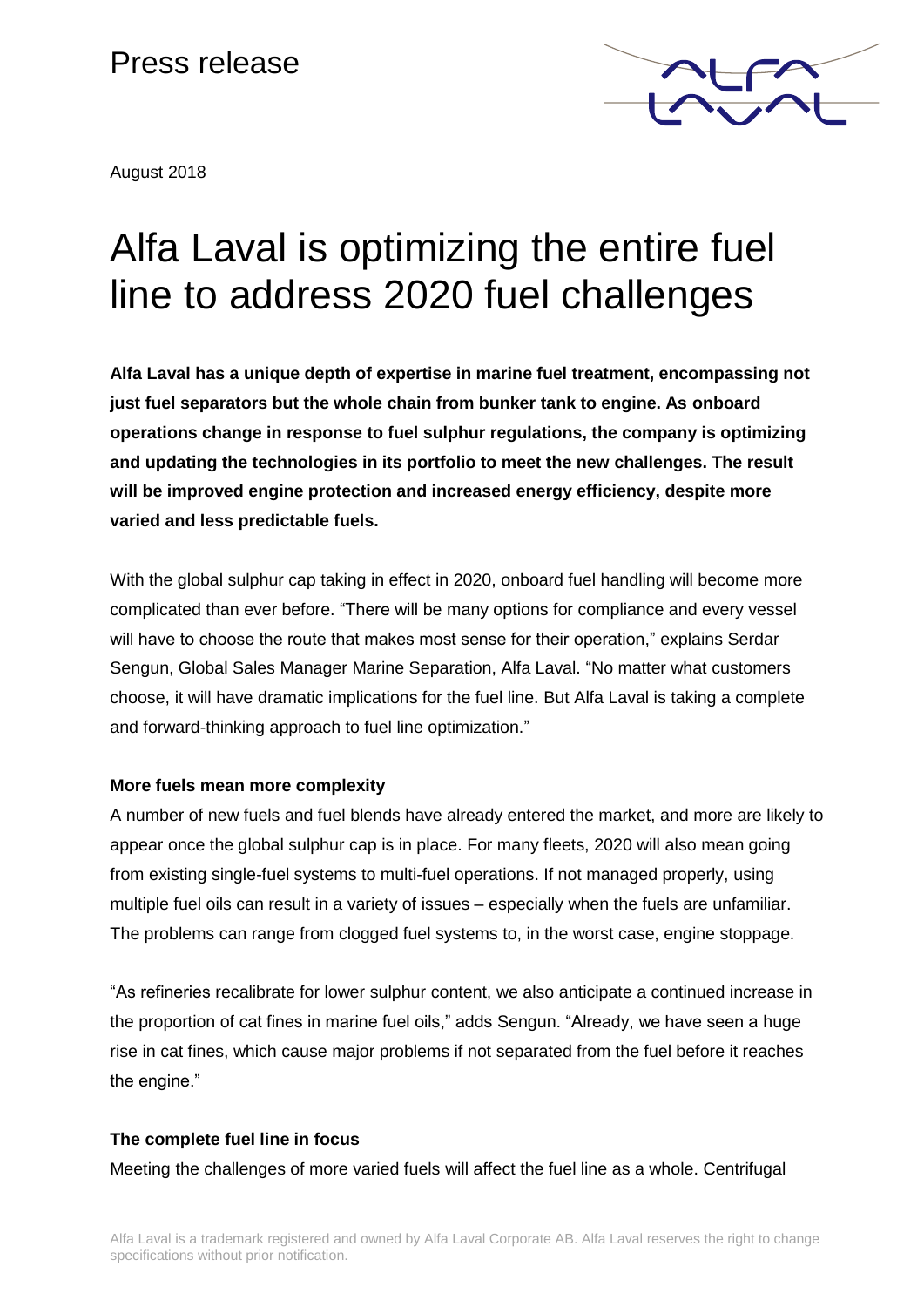separators, which are the primary defence against cat fines, will need to perform at different capacities and with new levels of efficiency. Fuel conditioning systems will need to handle fuels with more widely differing properties, using embedded automation to avoid handling mistakes and perform safe changeover within the required engine parameters. Overall, the existing synergies between fuel line equipment and the engine itself will need to be strengthened.

"Matching the separator feed to engine load is critical to achieving the highest efficiency and engine protection, as field tests have clearly shown," says Sengun. "After separation, matching the fuel to the maker's specifications is critical for the engine, its injection systems and the safety of the vessel. All of these processes have to occur smoothly and safely, no matter what fuel is used."

#### **Technology ready for new challenges**

Alfa Laval is focused on ensuring technology that will reliably support customers in 2020 and beyond. As well as introducing improved touchscreen control for the Alfa Laval fuel line, the company will optimize and update key equipment within it prior to the global sulphur cap. This includes Alfa Laval FlowSync, the company's unique solution for automatically adjusting the separator feed, as well as the Alfa Laval FCM One Oil. Launched in 2014 and already capable of advanced fuel changeover and managing up four different fuels, the FCM One Oil will be released in a new version by the end of 2018.

"As the market's only supplier offering solutions and expertise for the entire fuel line, we are helping customers adapt today to the changes that are coming tomorrow," says Sengun. "No matter how vessels decide to meet the global cap, Alfa Laval technology will bring them the protection, efficiency and performance they need."

To learn more about Alfa Laval separators, Alfa Laval FlowSync and the Alfa Laval FCM One, as well as Alfa Laval's approach to fuel line optimization, visit <http://www.alfalaval.com/fuelline>